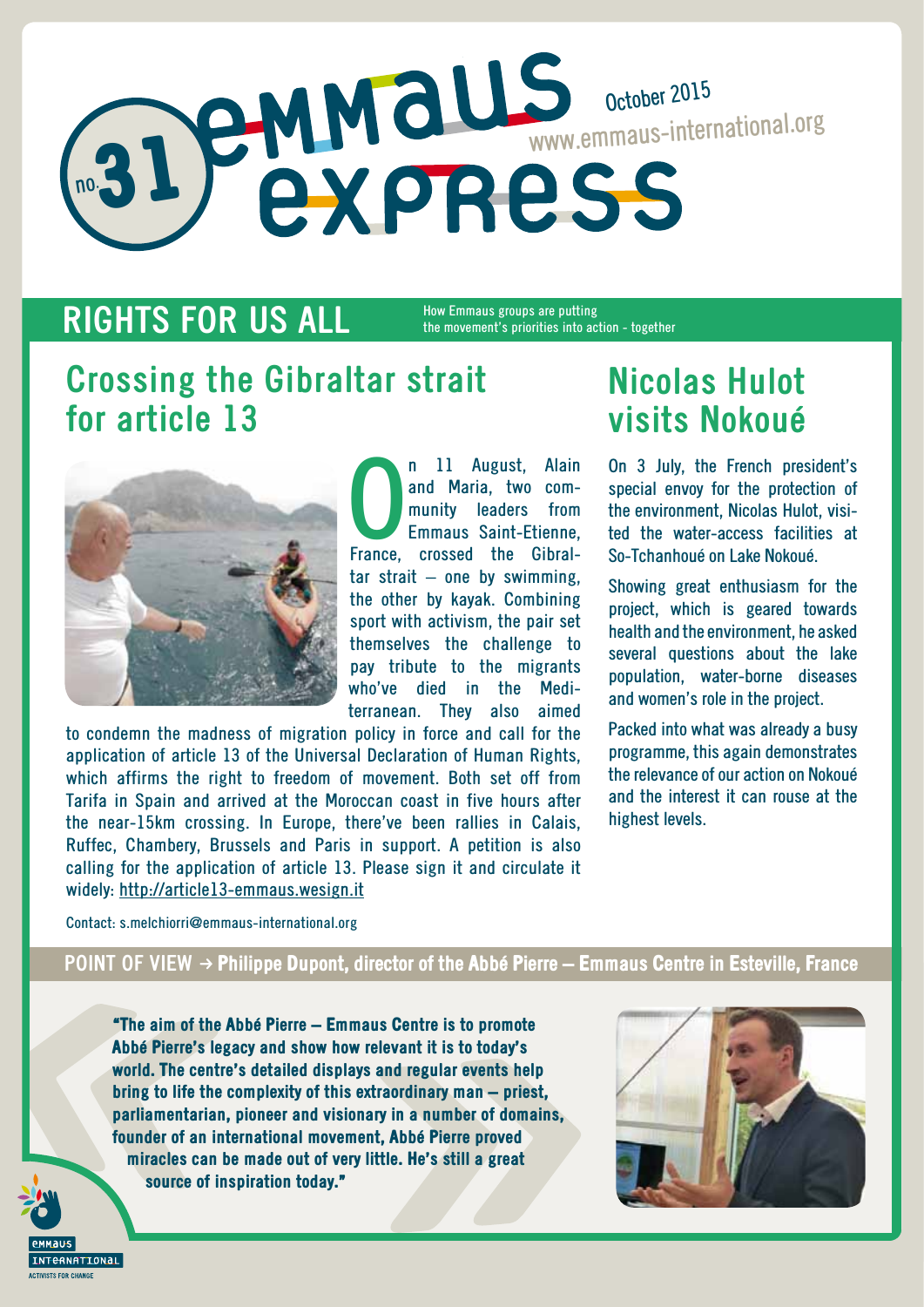### **02** / Emmaus Express **by Report of the SOLIDARITY**

# **Go for it!**

#### Solidarity sales – the movie!

 $\rightarrow$  A new film about international solidarity is out now. It tells the story of our "chain of solidarity", from a solidarity day on 16 May at Emmaus Cambridge in the UK to the Krakow community house in Poland. By the way – have you run your solidarity sale yet and passed on the proceeds?

The film will soon be available in the «videos» section of our website : www.emmaus-international.org/videos

### Ecotourism in Asia

 $\rightarrow$ The Emmaus groups in Asia have been developing an ecotourism initiative since 2008. Visitors are accommodated by the groups, who offer a form of tourism that's sustainable and based on solidarity. Emmaus Asia has produced a brochure that's now available on the intranet (Materials > Solidarity). If you'd like to try out this alternative way of travelling, contact the group in advance.

### Emmaus challenges perceptions

 $\rightarrow$  The Emmaus groups in the Rhône-Alpes region of France have launched a large-scale communications campaign. The slogan, "Think twice about ordinary people – they can be extraordinary" is being aired online, on billboards and at exhibitions, to great effect. The campaign will raise the public's awareness of Emmaus's action and activists in the region. http://les-extraordinaires-emmaus.org/



## **Container days in Brittany**

The next "container days" event is taking place on 29 and 30 September in Rédéné, in North-West France. More than eight groups from the region are expected to attend, all of them wanting to learn more about sending containers. Nestor Leon Crisanto from Emmaus Piura in Peru and Aïcha-Bintou Sissoko from the Pag-la-Yiri group in Burkina Faso will be there to tell attendees about the activities they've been able to run thanks to the goods sent by container. A container for Emmaus group CPSS in Cameroon is to be loaded. 51 containers were shipped in 2014. This year we're aiming for 60!

Contact: Paola Da Fonseca – p.dafonseca@emmaus-international.org



### **Community leader meeting in Brazil**

From 17 to 23 August, Brazilian group, Amor y Justicia, based in Fortaleza, hosted a meeting for community leaders in the Americas region on the theme of income-generating activities, social initiatives and education. Themed workshops and plenary sessions gave the 70 attendees a chance to share ideas and discuss their practices. They also managed to fit in a session on our values and guiding principles at Emmaus. One day was devoted to visiting the groups, Amor y Vida and Vila Velha. The meeting gave rise to several recommendations and proposals for the region.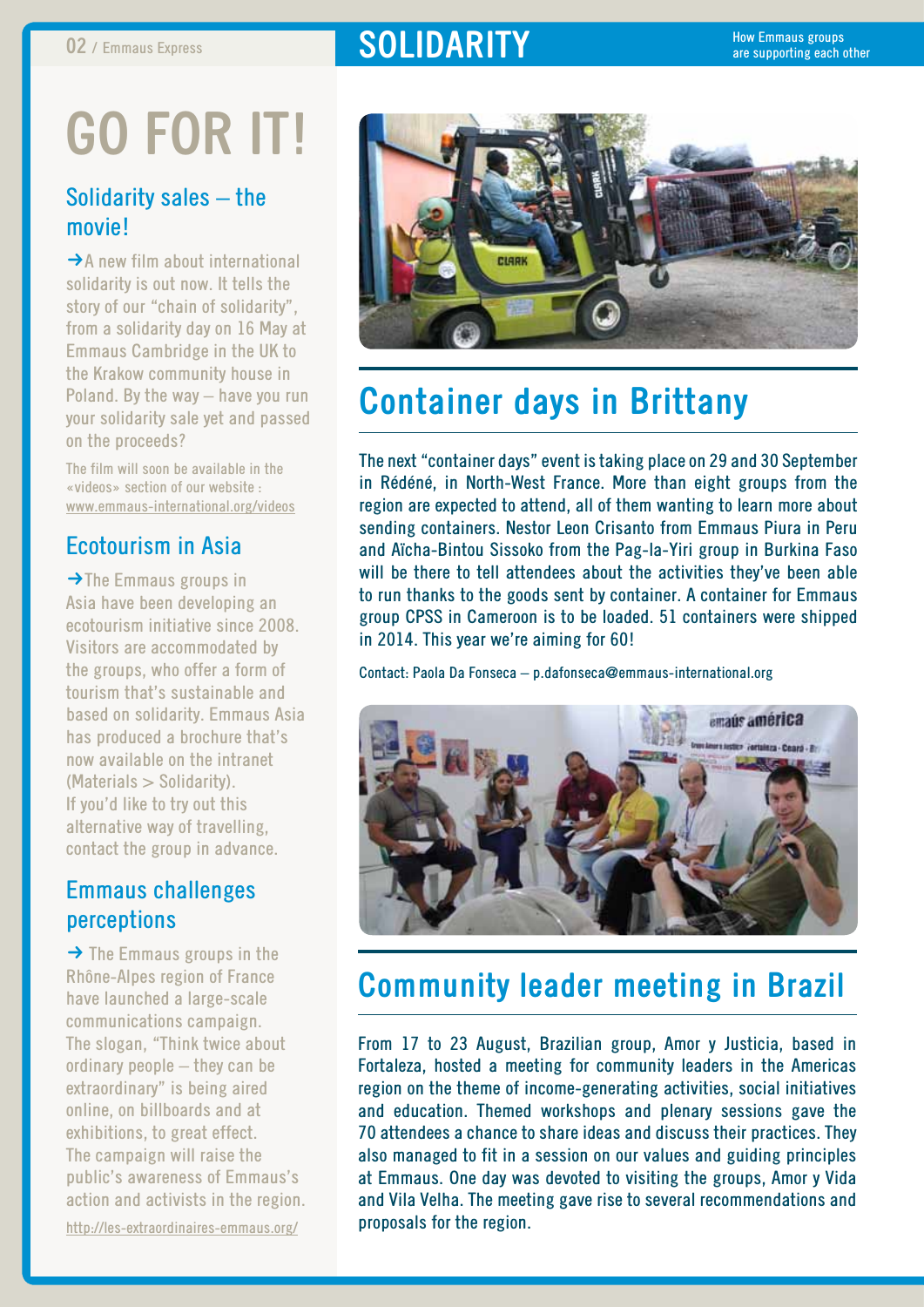### **SPOTLIGHT ON...** Emmaus Express / 03

# **Regional Assemblies**



From left to right: Julio de la Granja (Chair of Emmaus Europe until september 2015), Moon Sharma (Chair of Emmaus Asia), Koudbi Koala (Chair of Emmaus Africa), Juan Melquiades (Chair of Emmaus America)

**T he regional assemblies in Africa, Asia, the Americas and Europe are taking place between September and December 2015. Here, the regional chairs give us insight into their importance…** 

Regional assemblies provide the only opportunity to bring together all the groups in an Emmaus region. Together, they evaluate their work and adopt plans for the future.

For Europe, "The aim is to come up with options and action plans for the region up until 2020, based on discussions about our relationship with the outside world and the sustainability of the Emmaus model", Julio de la Granja explains.

In Asia, the issue of the groups' self-sufficiency will be discussed during "Work sessions on different kinds of income-generating activities", explains Moon Sharma.

For Koudbi Koala, the Africa region must make the most of the regional assembly in December to "develop strong policy to put forward to the movement at the next world assembly".

In the Americas, the regional assembly is to discuss "the creation of a regional policy and campaigns committee" and "to develop regional proposals on Emmaus International's priority areas", explains Juan Melquiades.

A highlight of the regions' calendar, these assemblies are also a time for preparing for the 2016 world assembly, as this year, each region will be electing their international representatives. To mobilise all their groups, the regions are to discuss the hot topics for the world assembly and its central theme, 'Emmaus: common values – tomorrow's actions'. "We must ensure that as many groups as possible actively take part in the world assembly!" says Juan Melquiades.

# **news in brief**

#### $\rightarrow$  Emmaus Europe regional assembly

The Emmaus Europe regional assembly took place from 3 – 6 September in Manchester, UK. Willi Does, community leader at Emmaus Cologne, in Germany, was elected new chair of Emmaus Europe.

#### $\rightarrow$  Salons and sales for the international movement

There are several regional sales and salons coming up:

- Ile-de-France salon at la Roche- Guyon, Sunday 13 September
- Reims salon, Sunday
- 20 September
- Emmaus International auction
- in Tours, Saturday 17 October
- Rouen and Niort salons, Sunday 8 November.

### $\rightarrow$  Register now for the world assembly!

Registration is now open and you have until 31 December 2015 to sign up. You've already been sent a pack explaining who can take part and how to complete and send back your registration form. Find all the 2016 world assembly documents on the intranet:

www.emmaus-international.org/connexion Username: intranet Password: 1949